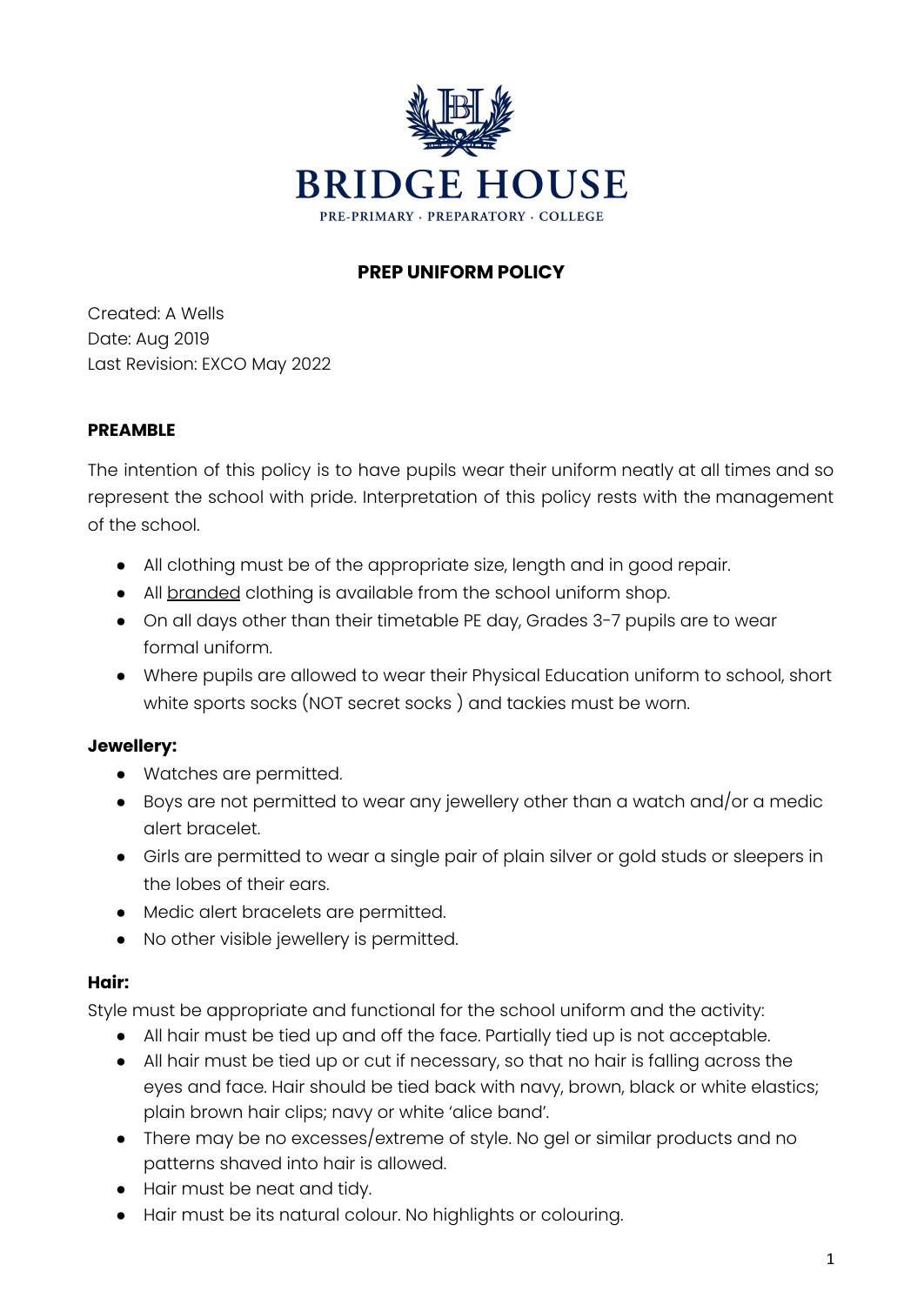# **PREP GIRLS**

## **SUMMER SCHOOL UNIFORM:**

- Dress (with belt) OR Bermuda shorts (with belt) & short-sleeved white golf shirt
- Short white socks and black school shoes (lace-up or buckle) OR brown sandals/strops
- BH Jersey (fleece tops permitted for Grades 1-3)
- School hat or cap

## **WINTER SCHOOL UNIFORM:**

- Short-sleeved white golf shirt
- Navy skirt & navy stockings with black school shoes OR Chinos with belt & short white socks with black school shoes lace-up or buckle)
- BH Jersey/rain jacket (fleece top permitted for Grades 1-3)
- School scarf
- Beanie (not in classroom)

# **PHYSICAL EDUCATION & SPORT PRACTICES:**

- Blue T-shirt (standard for all) white and red options available for house events
- BH sport shorts
- School swimming costume & cap no water polo costumes
- School tracksuit for cold weather conditions (fixtures and practices)
- (JP children may wear tracksuit pants, white long sleeved shirt & fleece in cold weather conditions)
- School cap, sunscreen & water bottle
- Sport shoes (preferably white; sports specific) & short white socks
- Protective gear (such as gum guards, shin guards, etc.) will be determined by the sport itself. Such gear is a prerequisite both at practices and matches.
- Relevant sport equipment (tennis racquet, hockey stick, etc.)

### **SPORTS FIXTURES (Grade 3 – 7): All branded school items**

| <b>SWIMMING:</b>                                                                                                                                                           | <b>ATHLETICS:</b>                                                                                                             |
|----------------------------------------------------------------------------------------------------------------------------------------------------------------------------|-------------------------------------------------------------------------------------------------------------------------------|
| Short-sleeved blue T shirt<br>$\bullet$<br>BH blue sports shorts<br>$\bullet$<br>School swimming costume & cap<br>$\bullet$<br>Blue BH slip-slops (Havaianas)<br>$\bullet$ | Navy & royal blue athletics vest (for<br>competition)<br>BH blue sports shorts OR plain navy<br>short tights/athletics shorts |
| <b>TENNIS:</b>                                                                                                                                                             | <b>NETBALL</b>                                                                                                                |
| Sleeveless blue golf shirt<br>$\bullet$                                                                                                                                    | Sleeveless blue golf shirt                                                                                                    |
| Sport skirt with hot pants                                                                                                                                                 | Sport skirt with hot pants                                                                                                    |
| Short white socks                                                                                                                                                          | Short white socks                                                                                                             |
| Sports shoes                                                                                                                                                               | Sports shoes                                                                                                                  |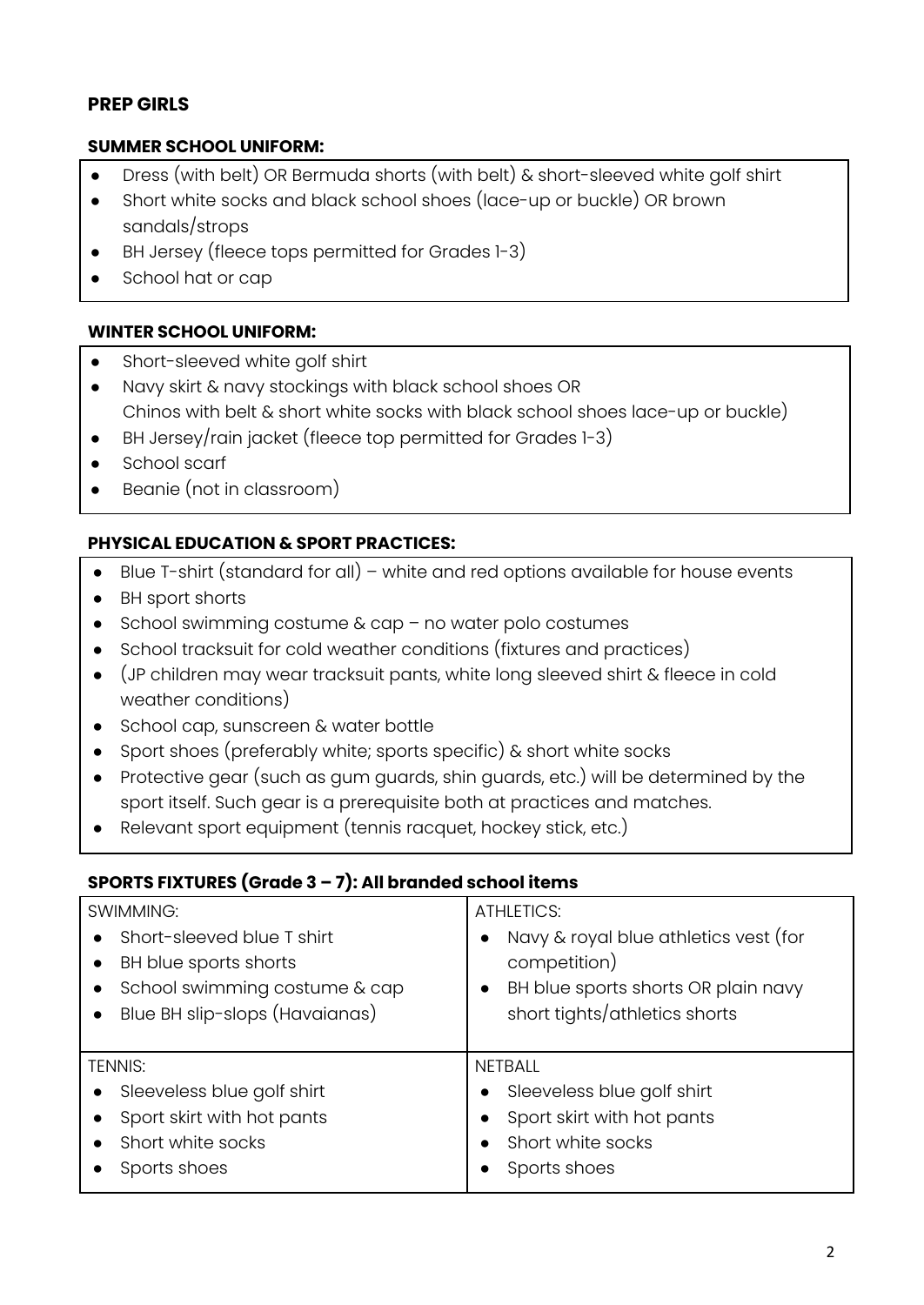|                        | Second Skins available in the uniform<br>shop and recommended. |  |  |
|------------------------|----------------------------------------------------------------|--|--|
|                        | <b>HOCKEY:</b>                                                 |  |  |
| $\bullet$              | Sleeveless blue golf shirt                                     |  |  |
| $\bullet$              | Sport skirt with hot pants                                     |  |  |
| Long blue sports socks |                                                                |  |  |
|                        | Sports shoes/hockey boots - appropriate for use on the ASTRO   |  |  |

The school acknowledges the right of families to make particular modifications to the uniform requirements, in order to comply with their religious and/or cultural beliefs. This is a constitutional right and in line with our school's intent to celebrate inclusivity and to promote diversity. Parents who intend to make such a modification are asked to discuss this with the Head and to communicate this in writing, both as a courtesy and as

a means to enable the school to better support the pupil and their family.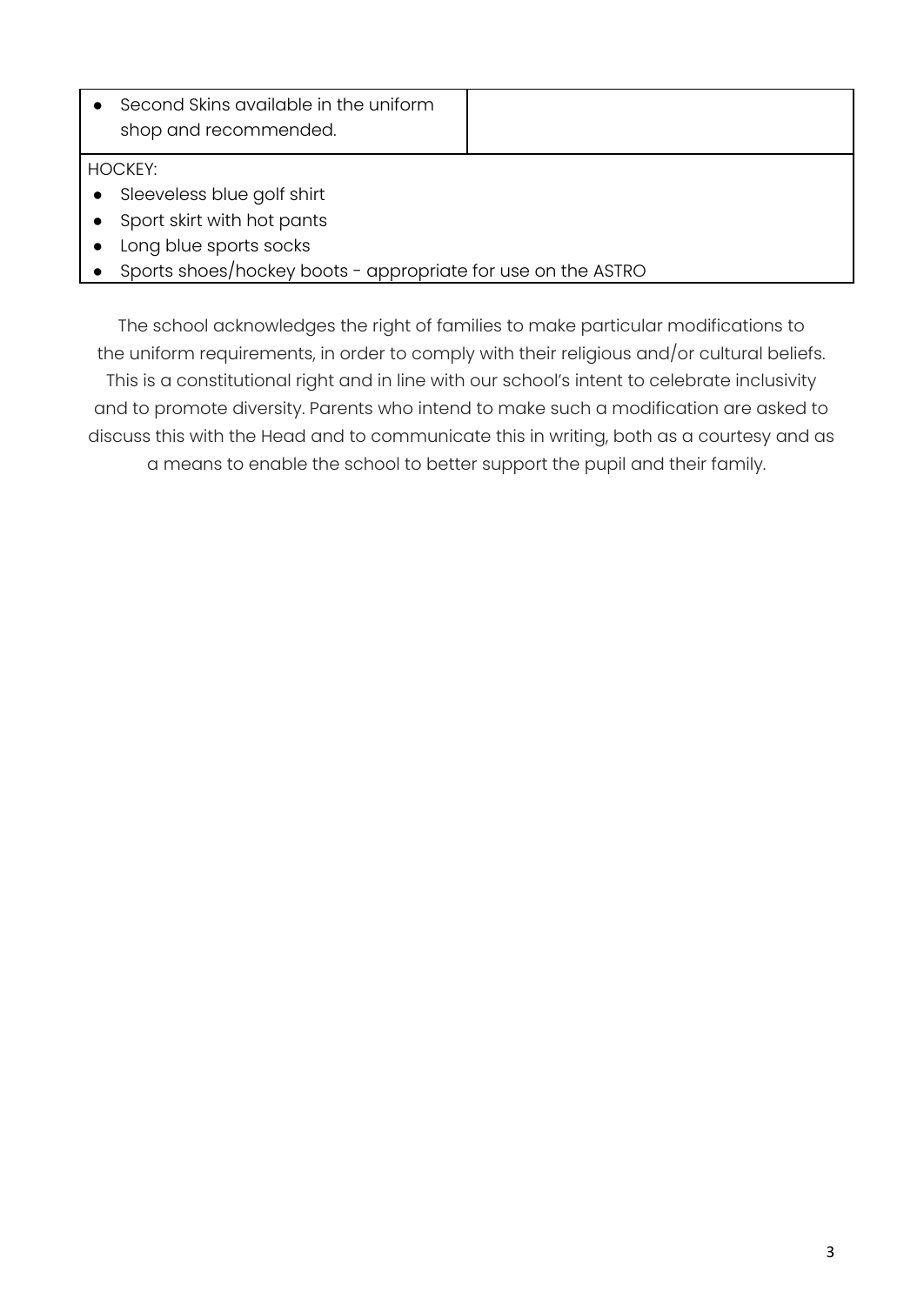# **PREP BOYS**

### **SUMMER SCHOOL UNIFORM:**

- Bermuda shorts (with belt) & short-sleeved white golf shirt
- Long navy socks with black lace-up school shoes OR brown sandals/strops, no socks
- Jersey (fleece tops permitted for Grades 1-3)
- School hat or cap

#### **WINTER SCHOOL UNIFORM:**

- Long or short-sleeved white golf shirt.
- Chinos with belt
- Short navy socks with black lace-up school shoes
- Jersey/rain jacket (fleece tops permitted for Grades 1-3)
- School scarf
- Beanie (not in classroom)

#### **PHYSICAL EDUCATION & SPORT PRACTICES:**

- Blue T-shirt (standard for all) white and red options available for house events
- BH sport shorts
- School swimming costume & cap
- School tracksuit for cold weather conditions (fixtures and practices)
- (JP children may wear tracksuit pants, white long sleeved shirt & fleece in cold weather conditions)
- School Cap, sunscreen & water bottle
- Sport shoes (preferably white; sports specific) & short white socks
- Protective gear (such as gum guards, shin guards, etc.) will be determined by the sport itself. Such gear is a prerequisite both at practices and matches.
- Relevant sport equipment (tennis racquet, hockey stick, etc.)

### **SPORTS FIXTURES (Grade 3 – 7): All branded items**

| SWIMMING:                                  | <b>ATHLETICS:</b>                             |
|--------------------------------------------|-----------------------------------------------|
| Short-sleeved blue T shirt                 | Navy & Royal Blue athletics vest<br>$\bullet$ |
| BH blue sports shorts<br>$\bullet$         | BH blue shorts OR plain navy short            |
| School swimming costume & cap              | tights/athletics shorts                       |
| Blue BH slip-slops(Havaianas)<br>$\bullet$ |                                               |
| Second Skins are available and             |                                               |
| recommended                                |                                               |
| <b>TFNNIS:</b>                             | <b>SOCCER</b>                                 |
| BH blue golf shirt<br>$\bullet$            | BH blue golf shirt<br>$\bullet$               |
| BH blue sports shorts<br>$\bullet$         | BH blue sport shorts                          |
| Short white socks                          | Long blue sports socks                        |
| Sports shoes                               | Sports shoes/soccer boots                     |